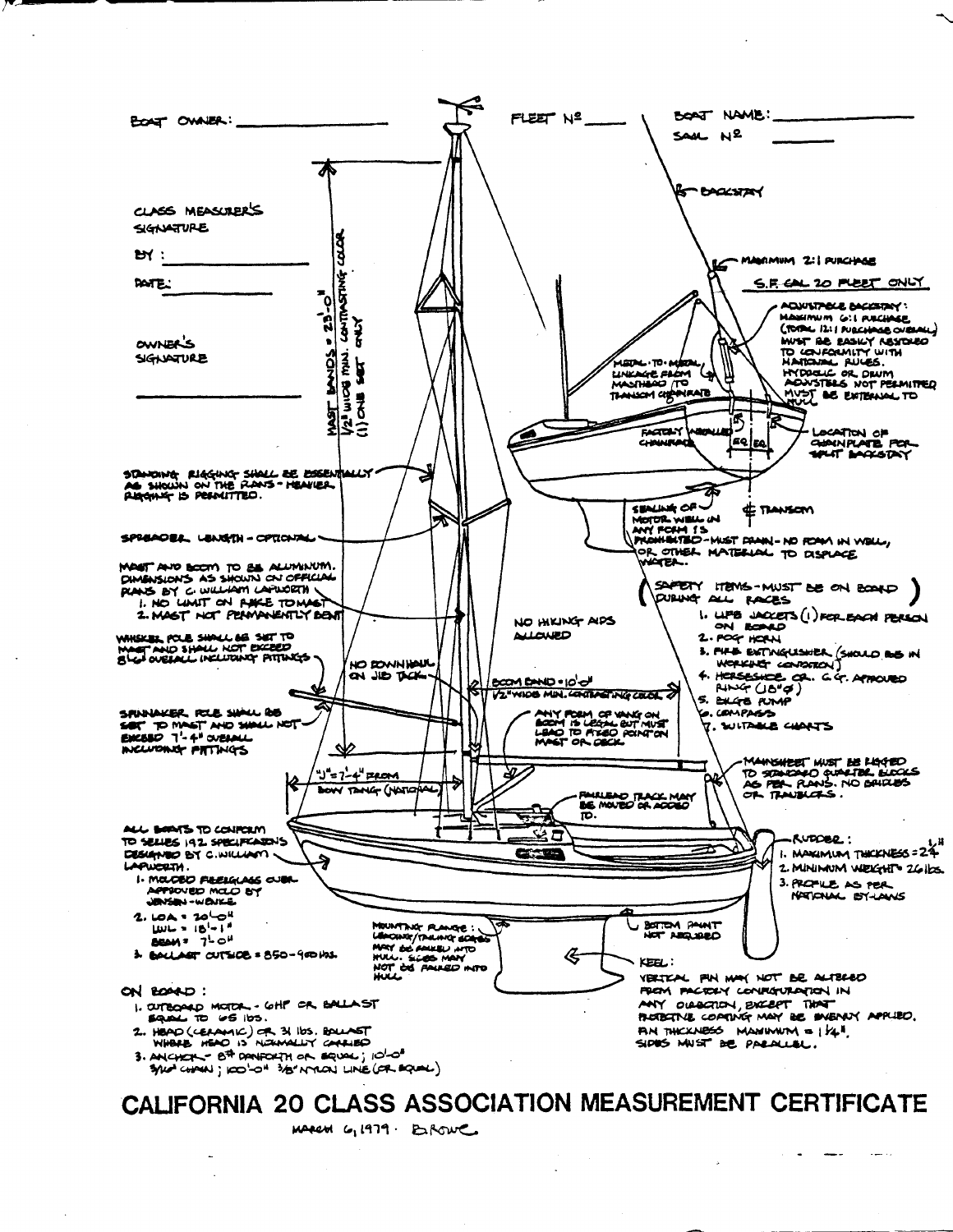

## SAIL MEASUREMENT CERTIFICATE